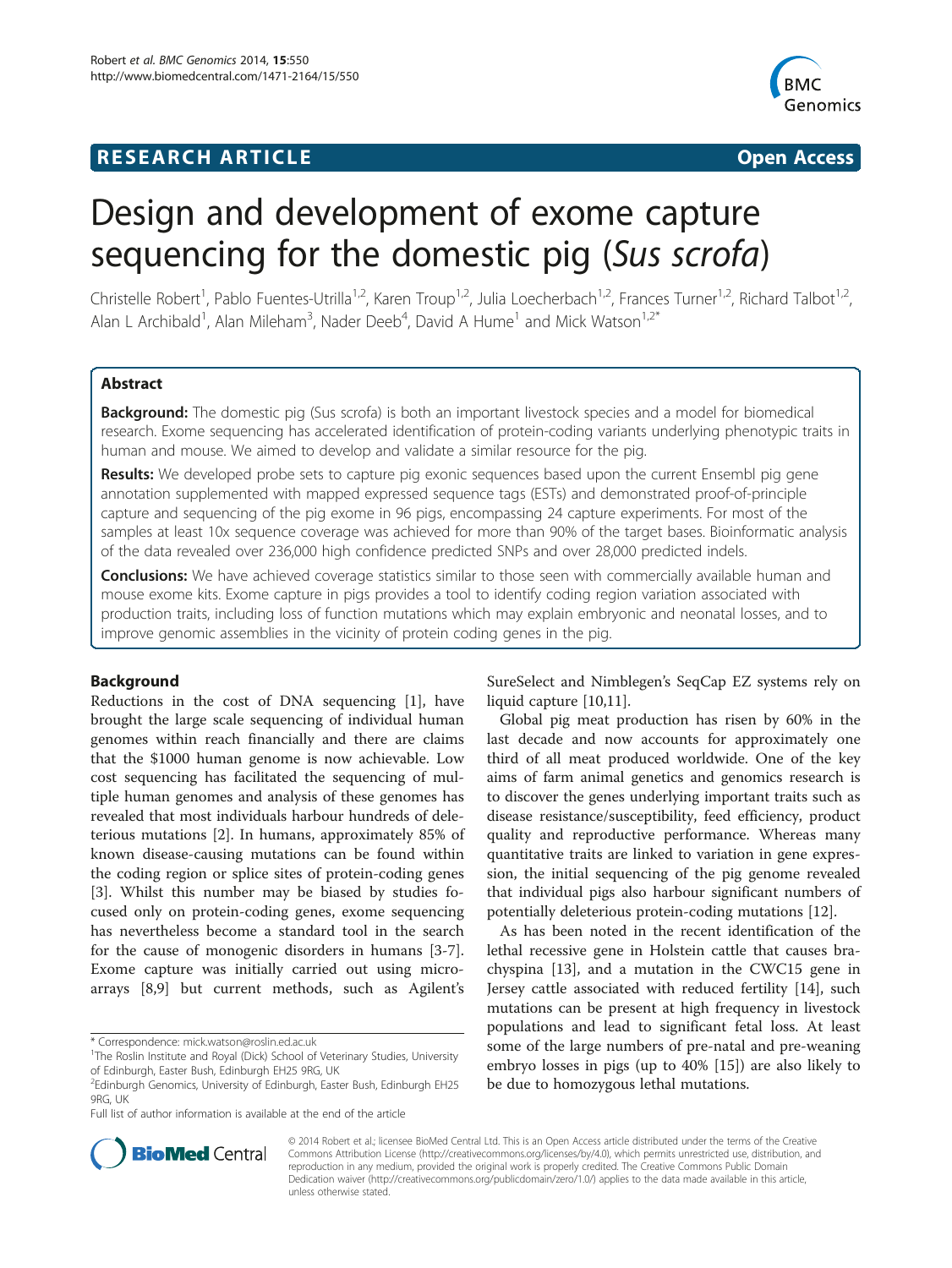As well as being economically important in its own right, the pig is an important model for human disease [[16,17\]](#page-8-0). Pigs resemble humans in terms of development and physiology, and pig and human genomes are much more closely related than the human and mouse [\[12,18](#page-8-0)]. Pigs are also more closely related to humans in terms of their innate immune-responses [[19](#page-8-0)]. The combination of the rapid identification of natural null mutations by exome sequence analyses along with the option to establish brother-sister mating in a multiparous animal will facilitate the development of models based on homozygous natural null mutations. Such models will be valuable for basic and strategic biological and biomedical research.

Here we describe the design and development of an exome capture for the domestic pig Sus scrofa, based on the Ensembl [\[20](#page-8-0)] annotation of assembly version 10.2 of the genome [\[12\]](#page-8-0). We have augmented the design for the capture probe set with additional known expressed sequences from UniGene [\[21](#page-8-0)]. We provide comprehensive statistics from a pilot study in which the exomes of 96 pigs were sequenced using the Roche Nimblegen SeqCAP EZ system and the Illumina HiSeq 2500 platform. Our bioinformatic analyses, using variant discovery pipelines based on GATK [\[22\]](#page-8-0), revealed several hundred thousand putative high quality variants within our capture region, demonstrating the power of exome sequencing. The results indicate that each individual pig harbours several thousand non-synonymous amino acid substitutions.

# Results

# Definition of the capture region

The exons of protein coding genes from release 71 of the Ensembl genebuild for Sus scrofa sum to a total length of 44.6 Mb, compared to 73.4 Mb for human and 67.1 Mb for mouse (Figure 1). These figures for the human and murine genomes exclude alternative haplotypes. Assuming that pig does not have a smaller exome than mouse or human, there is probably 22.5 to 28.8 Mb missing from the current pig genome assembly and Ensembl annotation of the current pig genome. By mapping publicly available expressed sequence tags (ESTs) to the reference genome, we were able to identify expressed regions that were not covered by the Ensembl gene set. The "ensembl + ests" capture region covers 58.1 Mb, suggesting there is still between 9 and 15.3 Mb missing once additional EST alignments have been taken into account.

Based upon mapping of the ESTs and cDNAs from UniGene to the current pig reference genome in Ensembl, we were able to identify two classes of gene: (i) those genes present in the pig assembly, but either wholly or partially absent in the Ensembl gene build; and (ii) those genes completely absent from the assembly.



Figures [2](#page-2-0) and [3](#page-2-0) show examples where very good alignments of ESTs to the genome are achievable but have not been included in the core Ensembl gene set. The region in Figure [2](#page-2-0) shows an alignment against the latest pig reference of an 11 kb Sus scrofa mRNA from UniGene, a putative SMG1 phosphatidylinositol 3-kinase-related kinase homologous to the human SMG1 gene. Alignments to several cDNA and EST sequences are annotated in Ensembl in this region (22,400-100,300 bp) on unplaced scaffold GL894597.1 but no Ensembl gene model has been built or core gene defined. A gene model for the ARL6IP1 gene is annotated on this scaffold in the adjacent 10 kb interval (GL894597.1:100000–111000). The human homologues of SMG1 and ARL6IP1 are co-located in a 140 kb interval on human chromosome 16. NCBI annotation of the pig genome includes a gene model for SMG1 at this location. Similarly, Figure [3](#page-2-0) shows a region of pig chromosome 2 (2:100,918,831-100,958,358 bp) matching an 8.7 kb mRNA from UniGene, which represents a putative G protein-coupled receptor 98 (GPCR 98) mRNA. NCBI annotation of the pig genome includes a gene model for LOC100519889 G-protein coupled receptor 98-like at this location. In humans the GPR98 gene with >90 exons and 11 annotated transcripts spans 635 kb on human chromosome 5 and is flanked by the LYSMD3 and ARRDC3 genes. In the homologous interval between the LYSDM3 and ARRDC3 loci on pig chromosome 2 a small GPR98 gene model with 3 exons spanning  $\sim$ 13 kb is annotated in Ensembl. Hence the Ensembl pig GPR98 gene model probably represents only a fraction of the pig GPR98 exons and gene.

Anther gene only partially represented in the Ensembl gene build is IGF2 (insulin-like growth factor 2), which plays a key role in mammalian growth and development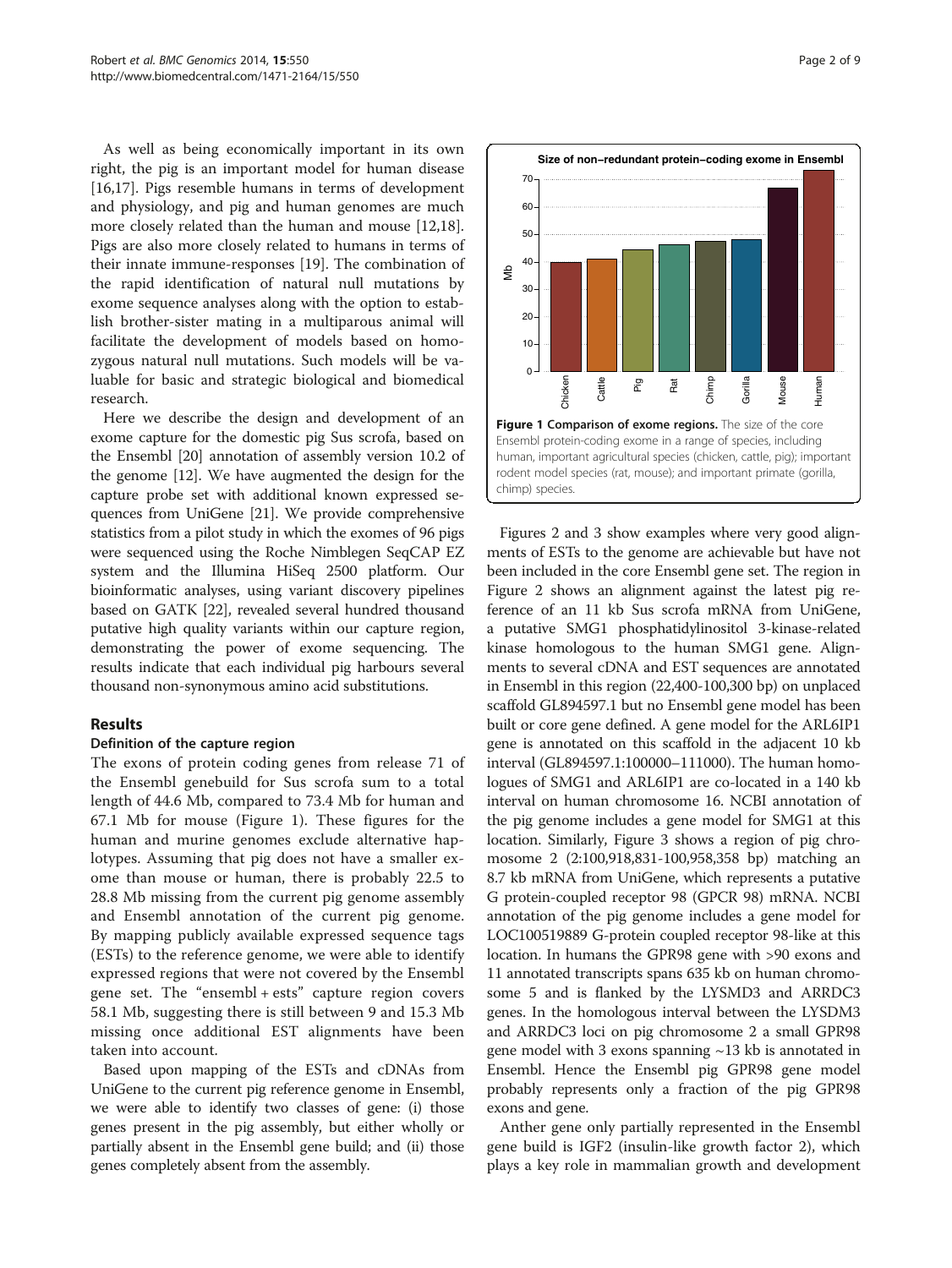<span id="page-2-0"></span>

[[23\]](#page-8-0). Although the pig IGF2 gene has been characterised in detail including the identification of a point mutation with significant effects on muscling [\[24\]](#page-8-0), there is only a fragment of the gene in the published pig genome sequence (Sscrofa10.2; [[12](#page-8-0)]). In Ensembl version 71, this gene is represented by transcript ENSSSCT00000022466, consisting of 195 bp. The corresponding genomic region is represented by multiple small contigs separated by gaps. In contrast, sequence accession X56094 is a 1225 bp mRNA sequence representing the Sus scrofa IGF2. Figure [4](#page-3-0) shows a dot-plot comparing these two sequences, and demonstrates that ENSSSCT00000022466 represents only a fragment of the full-length IGF2 mRNA.

In total, we aligned 50,106 publicly available mRNA and EST sequences from Sus scrofa Unigene to the latest pig genome build, and added 39,635 additional high scoring alignments to the proposed capture region before merging and filtering the dataset (see "[Methods](#page-5-0)"). A further 95 full length mRNA sequences were not detectable at all in the assembly, and these were added to the target capture as FASTA sequences. These are listed in Additional file [1:](#page-7-0) Table S1.

# Probe design and size of the final target region

Target genomic regions were provided in BED format to Roche Nimblegen for probe design. Any regions less than 100 bp in size were padded equally at both ends to become 100 bp in length. Any genomic regions found to overlap were subsequently merged to form one continuous region. Probes were designed to the resulting capture regions with an additional 100 bp offset. Only those probes that had high-scoring matches to less than 6 genomic regions were used in the capture (see [Methods](#page-5-0)). The probe design resulted in a 60.6 Mb target, with probes covering 98.4% of the bases in those regions. The design is available through Roche Nimblegen, design name 130104\_Sscr\_10\_2\_MW\_EZ\_HX1.

#### Sequence and coverage statistics

We captured and sequenced exomes from a total of 96 pigs, in 16 pools of 6 individual pig DNA samples from unrelated commercial pigs, using the Illumina HiSeq 2500 platform. The animals whose exomes were sequenced comprised 96 boars from a commercial synthetic sire line, born between 2005 and 2012. In order to ensure that the

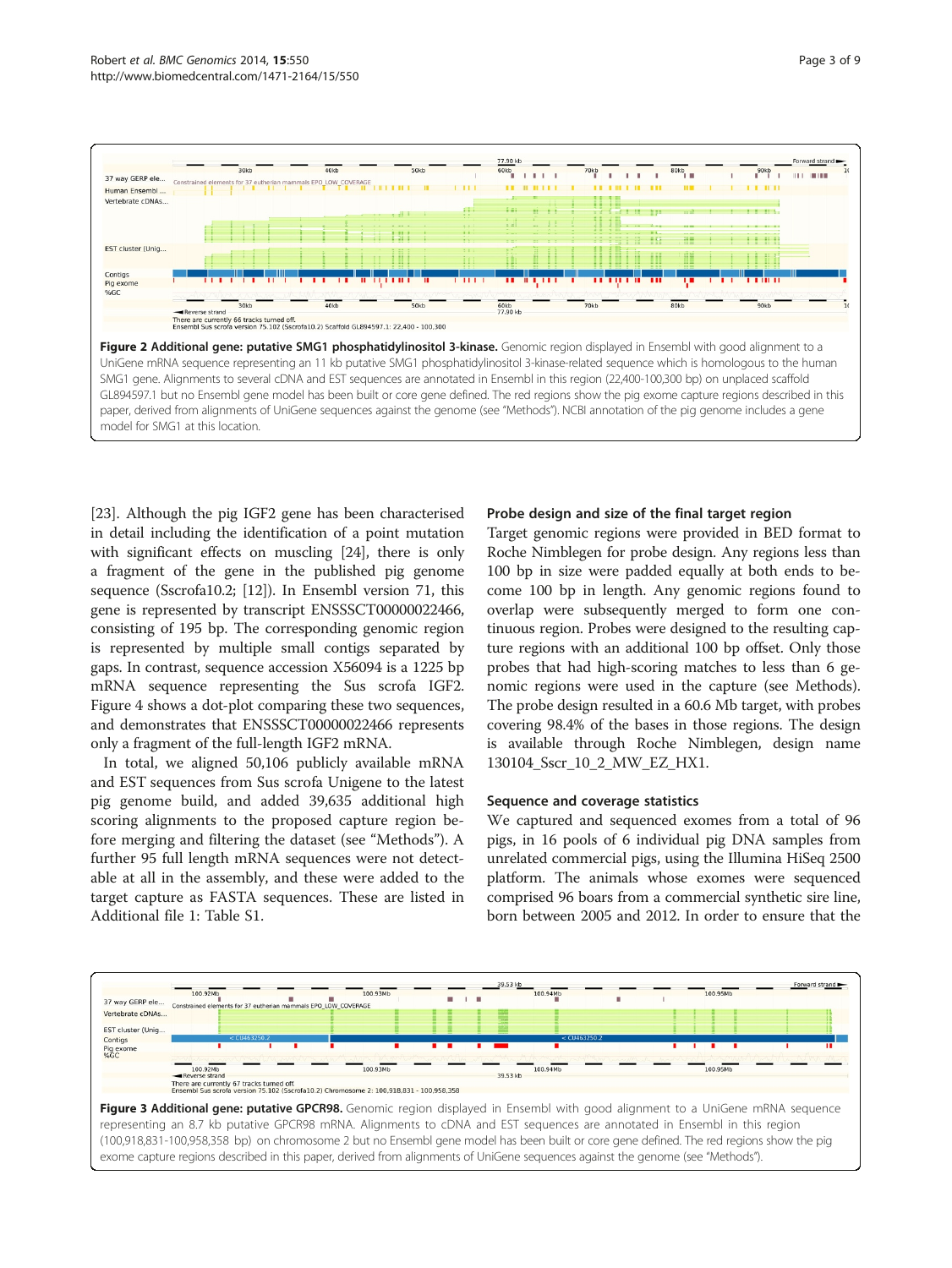<span id="page-3-0"></span>

samples were representative of the line we selected unrelated animals from within the line using pedigree information and previously available information on genotypes. This sample exceeds the FAO Advisory Group on Animal Genetic Diversity guidelines which recommend sampling 25 unrelated individuals per breed [[25](#page-8-0)].

Summary statistics for data volumes, mapping and coverage of the target are given in Table 1, and full results are given in Additional file [2:](#page-7-0) Table S2. Between 4.43 and 11.21 Gigabases of sequence data were produced for each of the 96 samples. Of the 96 samples, 72 achieved at least 90% of the target bases covered to at least a depth of 10X. The percentage of reads mapping to the genome was reasonably high (mean 89.62%), and of those that mapped, a mean of 67.75% overlapped with the target region. One goal for the future development of the design will be to improve both of those statistics. All samples achieved a PCR duplicate rate of less than 10%, with a mean of 3.78%. These values compare favourably with a previously published evaluation of human exome capture kits [[26\]](#page-8-0).

Figure [5](#page-4-0) shows a heatmap of the percentage of bases covered at a range of depths, from 1X to 50X. Clearly there is variation in efficiency of capture; C10 for example shows a decrease in coverage starting at 4X, whereas the same dip for capture C9 occurs at 15X.

#### Variant discovery

Using published pipelines for variant discovery with GATK [\[22,27\]](#page-8-0) (see [Methods](#page-5-0)) we predicted 237,334 high confidence single nucleotide polymorphisms (SNPs) present in at least one of the 96 pigs, present at 236,530 unique loci. 199,170 (83.9%) of the predictions have existing records in dbSNP. 236,608 (99.7%) of the SNPs are within our target region, and 173,849 (73.2%) overlap at least one exon in the current Ensembl genebuild. Of these SNPs, 93.8% were detected in more than one animal. 167,201 (70.4%) overlap with at least one exon of a protein-coding gene (including both UTR and CDS exons). Of the 167,201 SNPs within protein-coding genes, 71,460 (42.7%) overlap non-coding exons and 95,741 (57.3%) overlap a protein-coding region. Finally, of the 95,741 predicted SNPs within protein-coding exons, 60,732 (63.4%) are synonymous mutations, and 34,092 (35.6%) have an effect on the protein sequence. Of the 34,092 non-synonymous SNPs, 26,801 of these are known in dbSNP (78.6%) and 7291 are novel (21.4%). 399 SNPs are predicted to introduce a premature stop codon. Of these, 239 (60%) have an existing record in dbSNP and 160 (40%) are novel. The ratio of synonymous to nonsynonymous mutations is very similar to what has been reported in humans and by analogy, around 10-20% of the non-synonymous variants are likely to adversely affect protein function [[28,29\]](#page-8-0). We have submitted all 237,334 SNPs to dbSNP.

Insertions and deletions (indels) were also predicted using the GATK pipeline. We predicted 28,976 indels, 28115 (97%) of which overlapped with our target region, and 18,471 (63.4%) of which overlapped with at least one exon in the current Ensembl genebuild. 17,503 (60.4%) overlapped an exon from a protein-coding gene. Of the 17,503 indels within protein coding genes, 13,352 (76.3%) overlap non-coding exons and 4,151 (23.7%) overlap a protein-coding region. Of these 4,151 proteincoding indels, 3386 are predicted to cause a frameshift in the protein sequence, 612 are in-frame indels and the remainder disrupt splice sites.

#### Conclusions and discussion

In this paper we describe the first exome sequencing of pigs. We show that there remain large differences in the

|  |  |  | Table 1 Summary statistics for sequence volume, mapping and coverage |
|--|--|--|----------------------------------------------------------------------|
|  |  |  |                                                                      |

| <b>Stat</b> | Read pairs | Gbp   | % mapped | % total on target | % mapped on target | % duplicates | 1Х    | 10X   | 30X   | 40X   |
|-------------|------------|-------|----------|-------------------|--------------------|--------------|-------|-------|-------|-------|
| Min         | 22141118   | 4.43  | 83.41    | 51.27             | 59.45              | 1.13         | 94.96 | 81.42 | 48.26 | 33.21 |
| Max         | 56000083   | 11.20 | 93.96    | 68.64             | 73.28              | 9.48         | 98.07 | 94.29 | 86.99 | 82.49 |
| Mean        | 38415939   | 7.68  | 89.62    | 60.74             | 67.75              | 3.78         | 97.13 | 91.11 | 75.02 | 64.33 |

Summary statistics from the exome sequencing of 96 pigs, showing minimum, maximum and mean values for a variety of sequence, mapping and coverage statistics. The columns in order represent: the statistic calculated; number of read pairs; gigabases sequenced; percentage of reads mapped; percentage of total reads overlapping with the target region; percentage of the mapped reads overlapping with the target; estimate of percent PCR duplicates; percent of bases in target covered at 1X; percent of bases in target covered at 10X; percent of bases in target covered at 30X; percent of bases in target covered at 40X.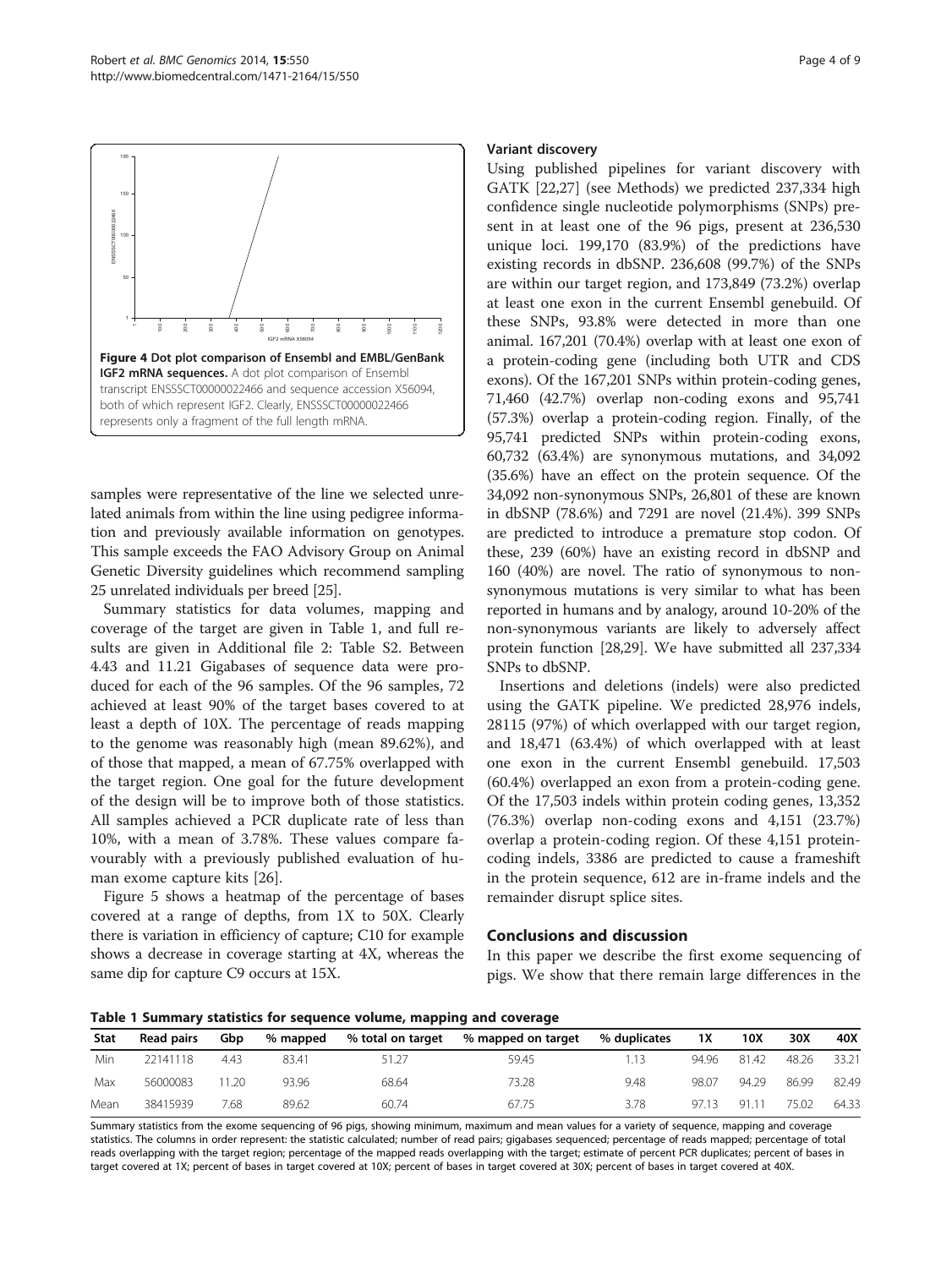<span id="page-4-0"></span>

Figure 5 Heatmap showing percentage of bases at a range of coverage levels for all 96 samples and 16 capture pools.

 $\%$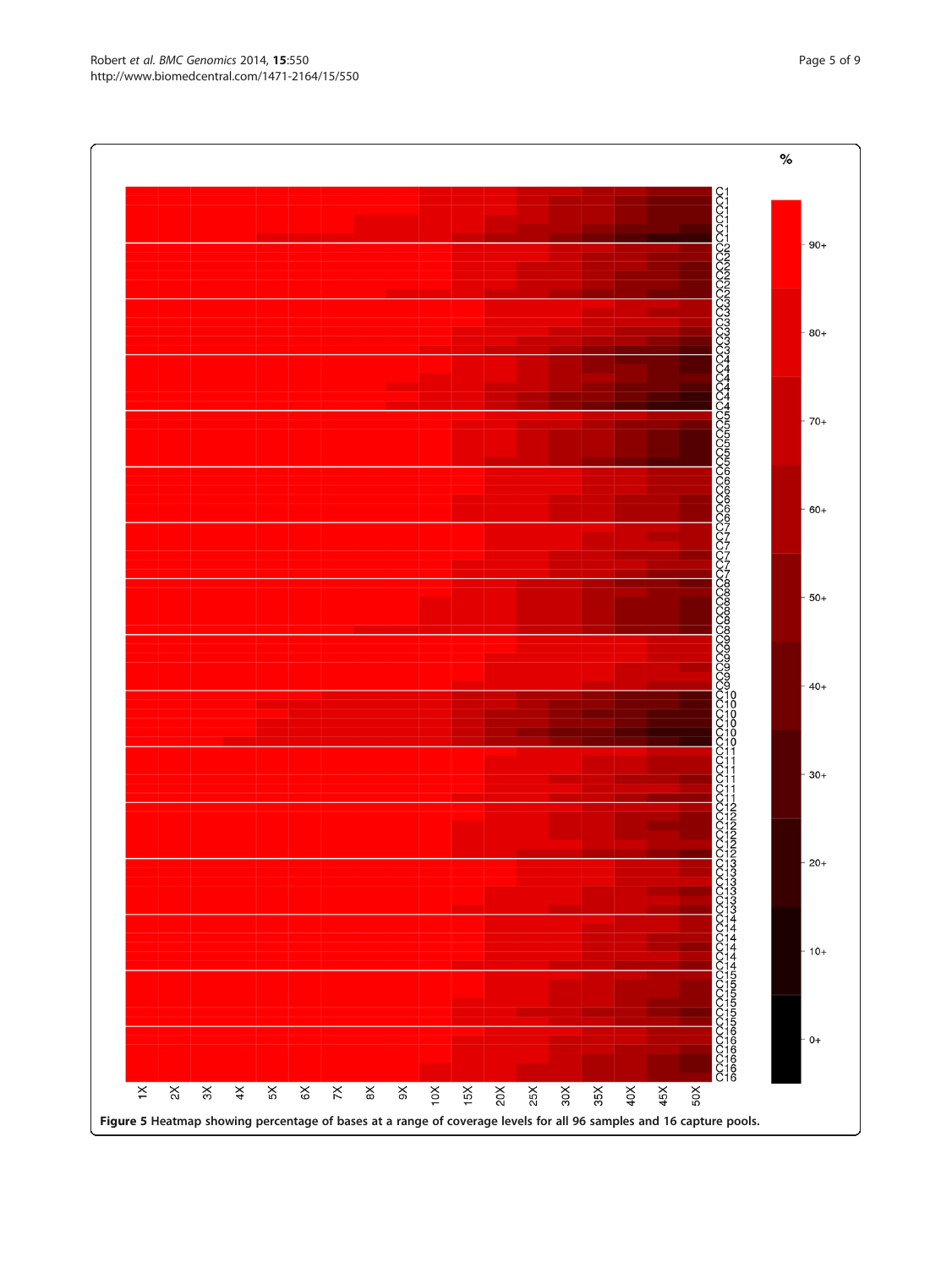<span id="page-5-0"></span>size of the predicted protein-coding exome between the published pig genome and those of human and mouse. The missing coding information can be attributed to two main factors: (i) regions of the pig genome that are not yet sequenced, or are poorly assembled; and (ii) gaps in the protein and RNA evidence available for genome annotation of the pig.

By adding EST evidence, we were able to increase the size of the target exome. Not all of the EST evidence will represent protein-coding genes, we have used the data simply to define "expressed regions". The aligned ESTs do not necessarily make valid gene models (for example, the order of alignments (HSPs) in the EST may differ from the order in the genome). Such inconsistencies in the order of HSPs between EST/cDNA sequences and the genome sequences, which are probably the result of errors in short to medium range order and orientation of contigs in the genome assembly, could account for some the gaps in the Ensembl gene build. Despite these concerns, the ESTs provide at least some evidence that those portions of the genome are transcribed; many of the regions overlap or are close to existing annotated genes.

RNA-Seq data will become an increasingly important resource for genome annotation, in the pig and other genomes. A combination of exome-capture, RNA-Seq data and ab initio gene predictions (reviewed in [[30\]](#page-8-0)) will be used to further refine and capture exon boundaries and gene structures for individual protein-coding loci. In this paper we focus on the protein-coding exome. The annotation of the non-coding exome within the pig lags significantly behind human and mouse and few tools currently exist to predict the effects of variation in non-coding expressed DNA. As more data are published in both of these areas, we anticipate the inclusion of non-coding RNA genes in the exome capture.

Variants discovered by exome sequencing or whole genome re-sequencing experiments should be considered putative until confirmed by an independent assay or technology. The problems of variant discovery from current high throughput sequencing technologies are well documented [\[31,32](#page-8-0)]. We have used published best practice for variant calling and filtering using GATK, however the number of variants we report in this paper is likely to be inflated. Variants from exome sequencing should be subject to further filters, depending on the nature of the experiment. In particular, insertions and deletions are problematic, and in a recent study to find loss-of-function variants in the human genome [[33](#page-8-0)], the authors applied stringent filters and removed more than 50% of the candidate variants. Despite these problems, error rates tend to decline with higher coverage and can be less than 1%, depending on the software used [[34\]](#page-8-0).

The pig exome sequencing produced data of comparable quality to published studies in humans, with good coverage and on-target rates and low PCR-duplication. The HiSeq 2500 platform is capable of producing 42-45 Gb of sequence data per lane, therefore it is possible to multiplex 6 exome samples per lane. At that level (7.5 Gb of raw data per sample), exome sequencing will be approximately one third of the cost of whole genome sequencing to a depth of 10X. The choice of technology will vary depending on experimental question – the higher depth of exome sequencing provides greater power to detect variants, and cheaper costs allow researchers to process more samples whereas whole genome sequencing may uncover variants in non-exome regions, for example regulatory regions. With high throughput approaches to the identification of functional elements such as enhancers and promoters [[35](#page-8-0),[36](#page-8-0)], it may be possible to expand the exome-capture designs to include regulatory regions whilst retaining the cost advantages.

Exome capture experiments in the domestic pig will enable the rapid and cheap discovery of mutations relevant to a range of important traits, and facilitate the eradication of harmful mutations. In addition, as the pig is an excellent biomedical model for the study of human disease traits, much of the information on known disease-causing variants in the human exome can be used to inform model-based studies involving the pig. This combined with new methods for genome editing in livestock [[37](#page-8-0)] will lead to a new and exciting era in livestock and human disease research. Combined with in-depth knowledge of gene expression [\[38](#page-8-0)], the variants identified by exome sequencing will prove to be a valuable resource for both agricultural and medical research.

# Methods

# Animals

All of the animals involved in this study were raised under conventional pig breeding and production conditions and were not subjected to any experimental procedures. DNA was prepared from piglet tail clips which is a conventional husbandry practice to prevent tail biting. These DNA samples were not collected specifically for this study, but rather were collected for identification and genetic diagnosis purposes.

#### Defining the capture region

The Ensembl [[39](#page-8-0)] gene annotations for the pig from release 71 were used as a starting point for the design, corresponding to assembly Sscrofa10.2 [[12](#page-8-0)] and the May 2012 genebuild (patched Oct 2012). For comparison, Ensembl release 71 of both human and mouse was used, with assembly GRCh37.p10, genebuild April 2011 (patched Feb 2013) for human and assembly GRCm38.p1, genebuild Jul 2012 (patched Jan 2013) for mouse.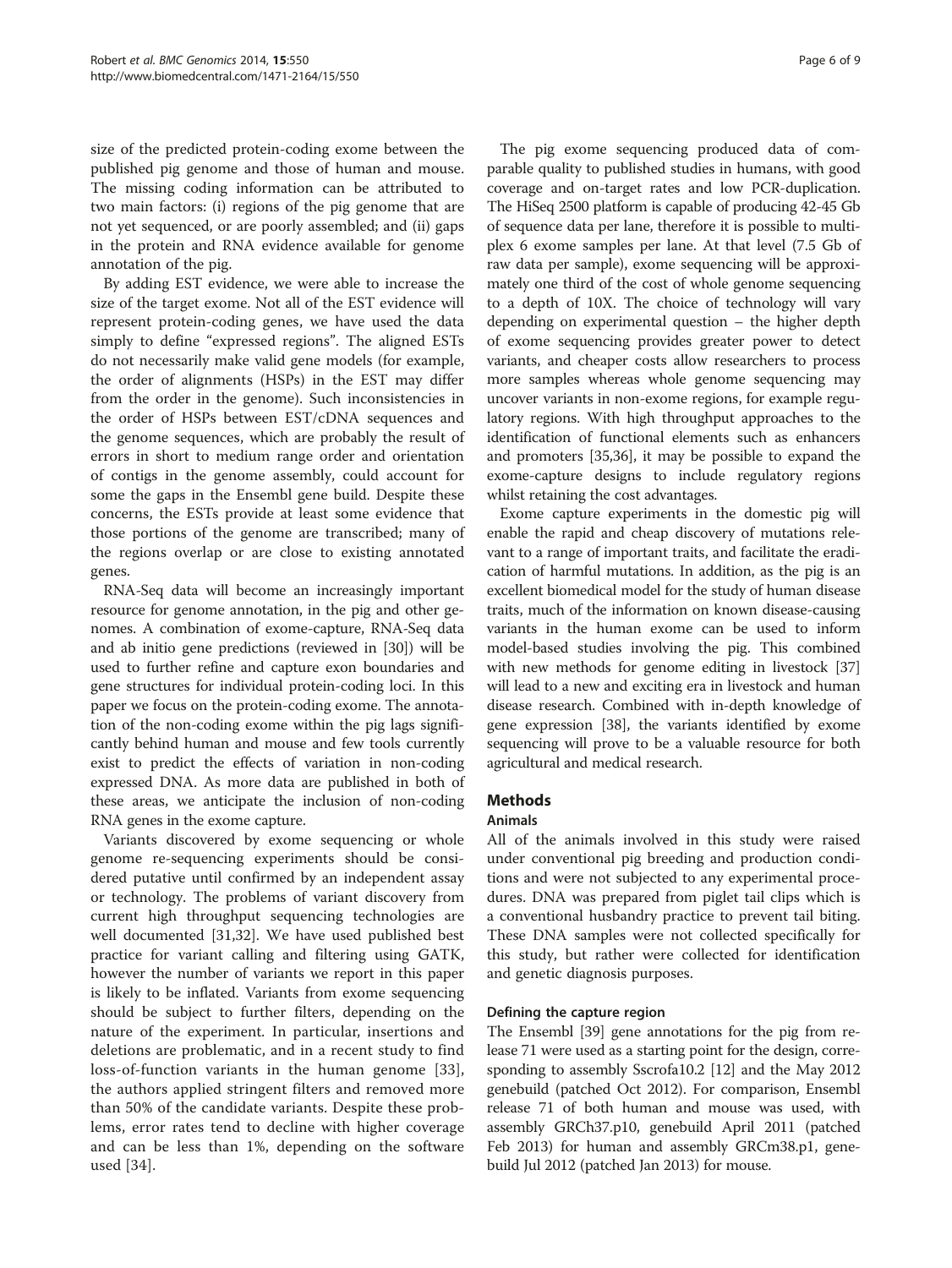The file Sus\_scrofa.Sscrofa10.2.71.gtf.gz was downloaded from the Ensembl ftp site, and the lengths of nonoverlapping genomic regions corresponding to exons of protein-coding genes were summed. Having found that the pig "exome" is smaller than that of human and mouse, ESTs from build 42 of UniGene [\[21\]](#page-8-0) Sus scrofa were mapped to the pig genome. The file Ssc.seq.uniq, representing the longest, best quality single sequence from each cluster, was downloaded from the NCBI FTP site, and used as input for NCBI BLASTN [\[40\]](#page-8-0). High-scoring segment pairs (HSPs) at least 50 bp in length and >90% identical were chosen; HSPs that mapped more than 200 times in the genome filtered out; and overlapping HSPs merged. The resulting regions summed to 22.5 Mb (mega-bases). These regions were merged with the Ensembl gene annotation using BEDTools [[41](#page-8-0)]. The final set of target genomic regions sums to 58.1 Mb.

#### Design of probes

The exome capture kits were purchased from Roche Nimblegen as the SeqCap EZ Developer Library product. The exome capture region, designated "ensembl + ests", was provided to Roche Nimblegen and liquid capture probes designed according to their standard protocols. Using probes unique within the genome, that is probes that map exactly once in the genome, covers only 80% of the target regions; whereas using probes that map up to 5 times in the genome covers approximately 98.4% of the target regions. The latter set of probes was chosen and used in every downstream analysis. SSAHA was used to match probes to the genome, using the following parameters: minPrint = 35 (The minimum number of matching bases or residues that must be found in the query and subject sequences before they are considered as a match and thus printed); maxGap =  $5$  (Maximum gap allowed between successive hits for them to count as part of the same match); maxInsert  $= 5$  (Maximum number of insertions/deletions allowed between successive hits for them to count as part of the same match); wordLength = 12 (Size in base pairs of the words used to form the hash table); and stepLength  $= 1$  (Number of base pairs gap between words used to produce hash table).

# Capture, sequencing and bioinformatics

A total of 96 individual pig samples were sequenced. Initially 96 genomic DNA sequencing libraries were prepared using the Illumina Truseq DNA LT sample prep kit. Three micrograms of genomic DNA for each sample was sheared using a Covaris E220 instrument (LGC Genomics Ltd., Hoddesdon, UK) and purified with AMPure XP beads (Beckman Coulter Ltd, UK). Fragmentation quality was verified by running 1 μl of the sample on an Agilent D1K ScreenTape (Agilent Technologies Ltd. UK.). The

remainder of each sample was used to construct the basic library. The end repair, A-tail and adapter ligation were carried out as specified in the Illumina Truseq DNA sample preparation protocol. The quality of each library was assessed using Agilent D1K High sensitivity Screen-Tape to determine the size distribution for each library. Each Library was subject to precapture PCR following the Nimbelgen SeqCap EZ library preparation protocol. The cycling conditions were as follows: initial denaturation at 94°C for 10 minutes; 8 cycles of 94°C for 10 seconds, 60°C for 70 seconds and 72°C for 45 seconds; final extension at 72°C for 5 minutes, and cooling to 10°C until further use. The PCR products were purified with AMPure XP bead and analysed on a ScreenTape D1K (Agilent). The yield of each library was quantified using the Quant-i $T^{\prime\prime}$  Pico-Green® dsDNA kit (Life Technologies, Paisley, UK). Samples were pooled randomly in groups of six by mixing 200 ng of DNA for each library to form independent pools. One microgram of each pool was separately prepared for hybridization with the capture oligomers; the hybridizations were carried out at 47°C for 70 hours and the product captured using Streptavidin M-270 Dynabeads (Invitrogen, Carlsbad, CA, USA) according to the NimbleGen SeqCap EZ protocol. The captured DNA bound to the beads was subjected to LM-PCR as outlined in the Nimbelgen SeqCap EZ protocol except that the number of cycles was reduced to 10. The final PCR product was cleaned up using Ampure Beads and the quality of the captured DNA sequencing library assessed.

Each capture pool was analysed using the Agilent D1K ScreenTape for the size distribution of the captured DNA. Each pool was quantified by qPCR using the KAPA Library Quant Kits (KapaBiosystems; Anachem Ltd, beds, UK). All pools were diluted to a concentration of 10 nM for storage. The libraries were diluted to a concentration of 14 pM and loaded onto Illumina V3 paired end flow cell using the cBot (Illumina) according to the recommended protocol. Within each lane, each library was assigned unique Illumina adapter indices. Each pool was then sequenced in a single lane of the Illumina HiSeq 2500 system, generating 101 bp pairedend data.

Sus scrofa (assembly version 10.2) was downloaded from Ensembl (release 70) and used as the reference genome. The paired-end reads for each of the 96 samples were preprocessed in order to discard any pair in which at least one read contains one or more ambiguous bases. All resulting read pairs were then aligned against the pig reference genome using BWA [[42](#page-8-0)]. SAMtools [\[43\]](#page-8-0) was used to index/sort BAM files and index the reference genome. PCR and optical duplicates were removed from all alignments (BAM files) using the Picard MarkDuplicates tool ([http://picard.sourceforge.net\)](http://picard.sourceforge.net). The DepthofCoverage utility of the Genome Analysis Toolkit [\[22\]](#page-8-0) was used to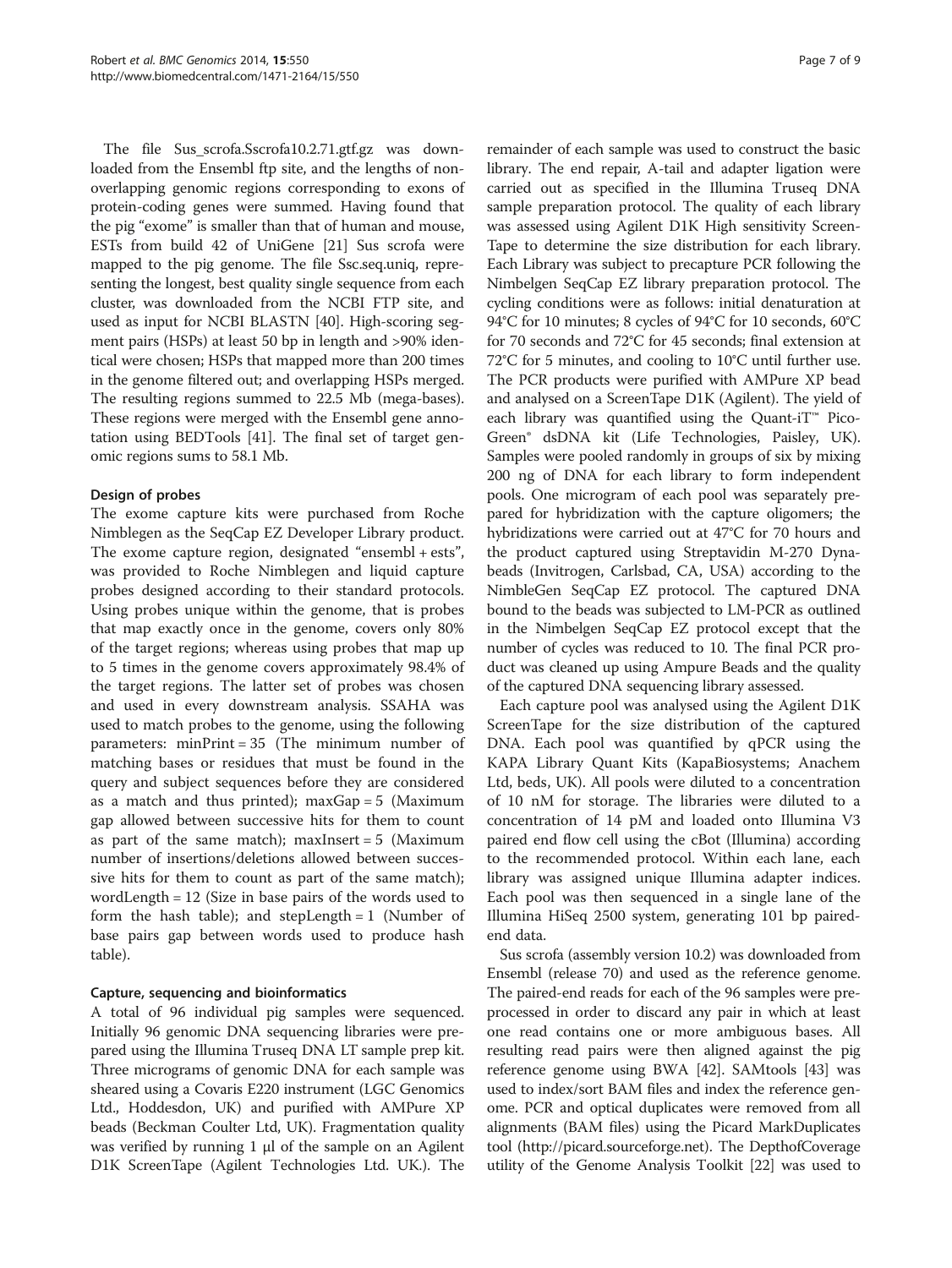<span id="page-7-0"></span>calculate the per-base depth of coverage in the exome capture targeted regions in each alignment file.

Variant (SNPs and indels) calling and genotyping across all 96 samples was performed with GATK following the general guidelines for whole exome sequencing [\[27](#page-8-0)]. Local re-alignment around indels was performed on alignments lacking duplicates using the following GATK tools: RealignerTargetCreator, IndelRealigner and FixMateInformation. Base quality score recalibration (GATK BaseRecalibrator) was then applied using the known Sus scrofa 10.2 variants (VCF) from Ensembl release 72 as the known sites. Variant calling was performed using GATK UnifiedGenotyper with downsampling to 10X coverage (option -dcov 100) threshold at which at least 90% of the target bases are covered for most samples (72/96). The results were filtered using GATK VariantFiltration with the following parameters: filter out variant calls if located within a cluster where three or more calls are made in a 10 bp window [clusterWindowSize 10]; filter out variant if there are at least four alignments with a mapping quality of zero (MQ0) and if the proportion of alignments mapping ambiguously corresponds to  $1/10^{th}$  of all alignments  $[MQ0 > = 4 \&\& ((MQ0/(1.0 * DP)) > 0.1)], DP: total (unfil$ tered) depth over all samples; filter out variants which are covered by less than 5 reads  $[DP < 5]$ ; filter out variants having a low quality score  $[Q < 50]$ ; filter out variants with low variant confidence over unfiltered depth of non-reference samples  $(QD)$   $[QD < 1.5]$ ; filter out variants based on strand bias using Fisher's exact test: FS > 60.0 for SNP calling, FS > 200.0 for indel calling.

The Variant Effect Predictor tool from Ensembl [[44](#page-8-0)] was used to identify the consequences of all variants in each sample.

#### Availability of supporting data

The pig exome design is commercially available through Roche Nimblegen, design name 130104\_Sscr\_10\_2\_MW\_ EZ\_HX1. The authors will be working on continuous improvements to this design; therefore scientists interested in pig exome research are encouraged to contact us. The SNPs discovered from exome sequencing of the 96 pigs in this study are available in dbSNP, ss numbers 1026566678–1026801732.

# Additional files

[Additional file 1: Table S1.](http://www.biomedcentral.com/content/supplementary/1471-2164-15-550-S1.xlsx) Additional ESTs not found in the genome. A list of EST accessions and descriptions which do not align to the current pig reference genome, but which represent important genes we have added to the capture.

[Additional file 2: Table S2.](http://www.biomedcentral.com/content/supplementary/1471-2164-15-550-S2.xlsx) Full statistics for the exome capture results. Full statistics describing the exome sequencing results, including number of reads, gigabases per sample, percentage mapped, percentage on target, percentage duplicates and percentage of bases covered at 1X, 10X, 30X and 40X.

#### Competing interests

The authors declare that they have no competing interests.

#### Authors' contributions

CR carried out data analysis and co-authored the manuscript; PF carried out sequence capture, sequencing and co-authored the manuscript; KT carried out sequence capture, sequencing and co-authored the manuscript; JL carried out data analysis and co-authored the manuscript; FT carried out data analysis and co-authored the manuscript; RT carried out sequence capture, sequencing and co-authored the manuscript; ALA conceived the experiments, carried out data interpretation and co-authored the manuscript; AM conceived the experiments, carried out data interpretation and co-authored the manuscript; ND conceived the experiments, carried out data interpretation and co-authored the manuscript; DAH conceived the experiments, carried out data interpretation and co-authored the manuscript; MW conceived the experiments, carried out data analysis and interpretation and co-authored the manuscript. All authors read and approved the final manuscript.

#### Acknowledgements

This work was funded by grants from the Roslin Foundation and Genus Plc. The work was enabled by funding from the Biotechnology and Biological Sciences Research Council including Institute Strategic Programme and National Capability grants (BBSRC; BBS/E/D/20310000, BB/J004243/1). Sequence capture and DNA sequencing was provided by Edinburgh Genomics (<http://genomics.ed.ac.uk>)

#### Author details

<sup>1</sup>The Roslin Institute and Royal (Dick) School of Veterinary Studies, University of Edinburgh, Easter Bush, Edinburgh EH25 9RG, UK. <sup>2</sup>Edinburgh Genomics, University of Edinburgh, Easter Bush, Edinburgh EH25 9RG, UK. <sup>3</sup>Genus plc, 1525 River Road, DeForest, WI 53532, USA. <sup>4</sup>Genus plc, 100 Bluegrass Commons Blvd. Suite 2200, Hendersonville, TN 37075, USA.

#### Received: 13 February 2014 Accepted: 19 June 2014 Published: 3 July 2014

#### References

- Hall N: After the gold rush. Genome Biol 2013, 14(5):115.
- 2. Abecasis GR, Altshuler D, Auton A, Brooks LD, Durbin RM, Gibbs RA, Hurles ME, McVean GA: A map of human genome variation from population-scale sequencing. Nature 2010, 467(7319):1061–1073.
- 3. Choi M, Scholl UI, Ji W, Liu T, Tikhonova IR, Zumbo P, Nayir A, Bakkaloglu A, Ozen S, Sanjad S, Nelson-Williams C, Farhi A, Mane S, Lifton RP: Genetic diagnosis by whole exome capture and massively parallel DNA sequencing. Proc Natl Acad Sci U S A 2009, 106(45):19096–19101.
- Ng SB, Buckingham KJ, Lee C, Bigham AW, Tabor HK, Dent KM, Huff CD, Shannon PT, Jabs EW, Nickerson DA, Shendure J, Bamshad MJ: Exome sequencing identifies the cause of a mendelian disorder. Nat Genet 2010, 42(1):30–35.
- 5. Bilguvar K, Ozturk AK, Louvi A, Kwan KY, Choi M, Tatli B, Yalnizoglu D, Tuysuz B, Caglayan AO, Gokben S, Kaymakcalan H, Barak T, Bakircioglu M, Yasuno K, Ho W, Sanders S, Zhu Y, Yilmaz S, Dincer A, Johnson MH, Bronen RA, Kocer N, Per H, Mane S, Pamir MN, Yalcinkaya C, Kumandas S, Topcu M, Ozmen M, Sestan N, et al: Whole-exome sequencing identifies recessive WDR62 mutations in severe brain malformations. Nature 2010, 467(7312):207–210.
- 6. Worthey EA, Mayer AN, Syverson GD, Helbling D, Bonacci BB, Decker B, Serpe JM, Dasu T, Tschannen MR, Veith RL, Basehore MJ, Broeckel U, Tomita-Mitchell A, Arca MJ, Casper JT, Margolis DA, Bick DP, Hessner MJ, Routes JM, Verbsky JW, Jacob HJ, Dimmock DP: Making a definitive diagnosis: successful clinical application of whole exome sequencing in a child with intractable inflammatory bowel disease. Genet Med 2011, 13(3):255–262.
- 7. Raffan E, Hurst LA, Turki SA, Carpenter G, Scott C, Daly A, Coffey A, Bhaskar S, Howard E, Khan N, Kingston H, Palotie A, Savage DB, O'Driscoll M, Smith C, O'Rahilly S, Barroso I, Semple RK: Early Diagnosis of Werner's Syndrome Using Exome-Wide Sequencing in a Single, Atypical Patient. Front Endocrinol 2011, 2:8.
- Albert TJ, Molla MN, Muzny DM, Nazareth L, Wheeler D, Song X, Richmond TA, Middle CM, Rodesch MJ, Packard CJ, Weinstock GM, Gibbs RA: Direct selection of human genomic loci by microarray hybridization. Nat Methods 2007, 4(11):903–905.